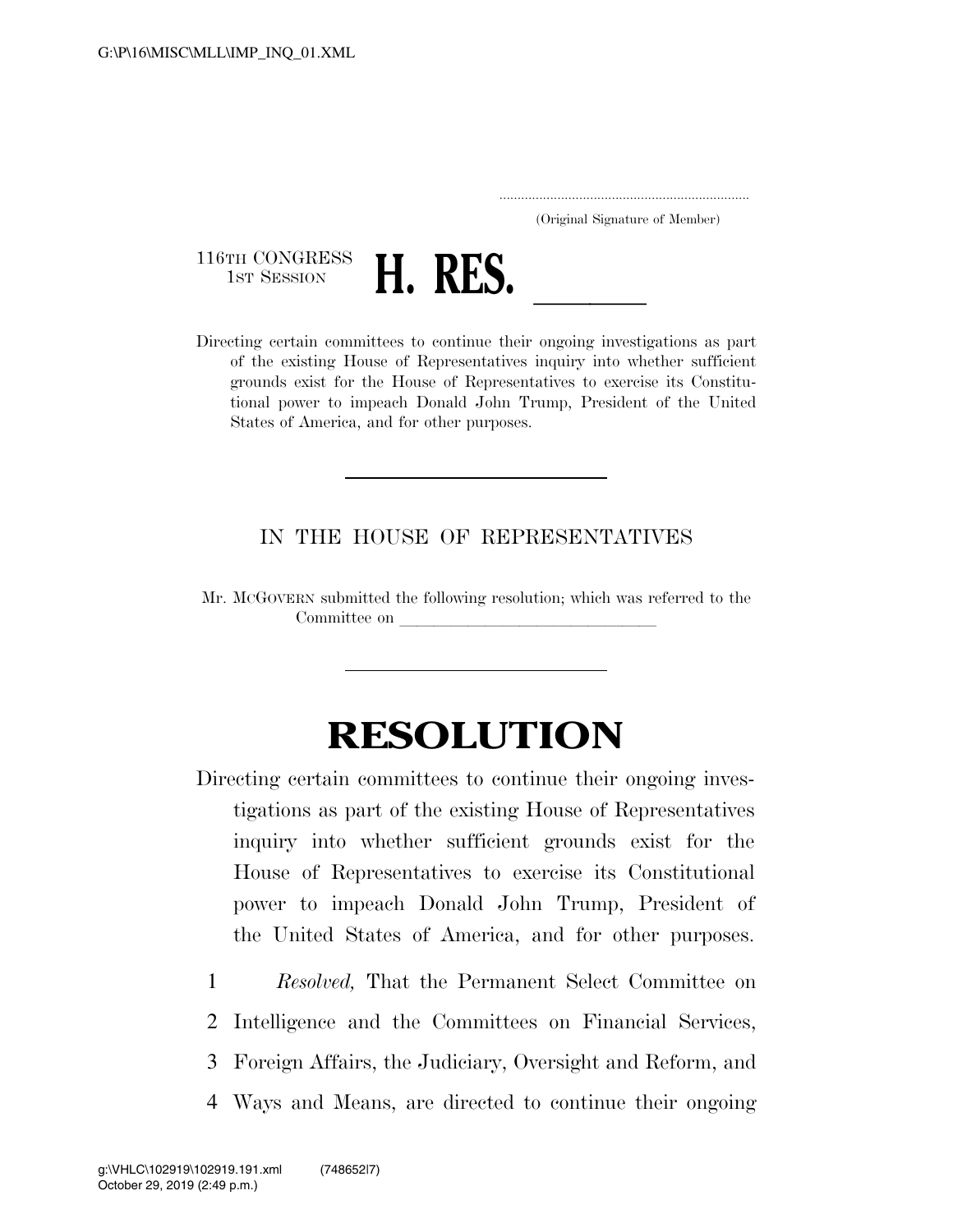$\mathfrak{D}$ 

 investigations as part of the existing House of Representa- tives inquiry into whether sufficient grounds exist for the House of Representatives to exercise its Constitutional power to impeach Donald John Trump, President of the United States of America.

## **SEC. 2. OPEN AND TRANSPARENT INVESTIGATIVE PRO- CEEDINGS BY THE PERMANENT SELECT COM-MITTEE ON INTELLIGENCE.**

 For the purpose of continuing the investigation de- scribed in the first section of this resolution, the Perma- nent Select Committee on Intelligence (referred to in this resolution as the ''Permanent Select Committee'') is au- thorized to conduct proceedings pursuant to this resolu-tion as follows:

 (1) The chair of the Permanent Select Com- mittee shall designate an open hearing or hearings pursuant to this section.

18 (2) Notwithstanding clause  $2(j)(2)$  of rule XI of the Rules of the House of Representatives, upon rec- ognition by the chair for such purpose under this paragraph during any hearing designated pursuant to paragraph (1), the chair and ranking minority member of the Permanent Select Committee shall be permitted to question witnesses for equal specified periods of longer than five minutes, as determined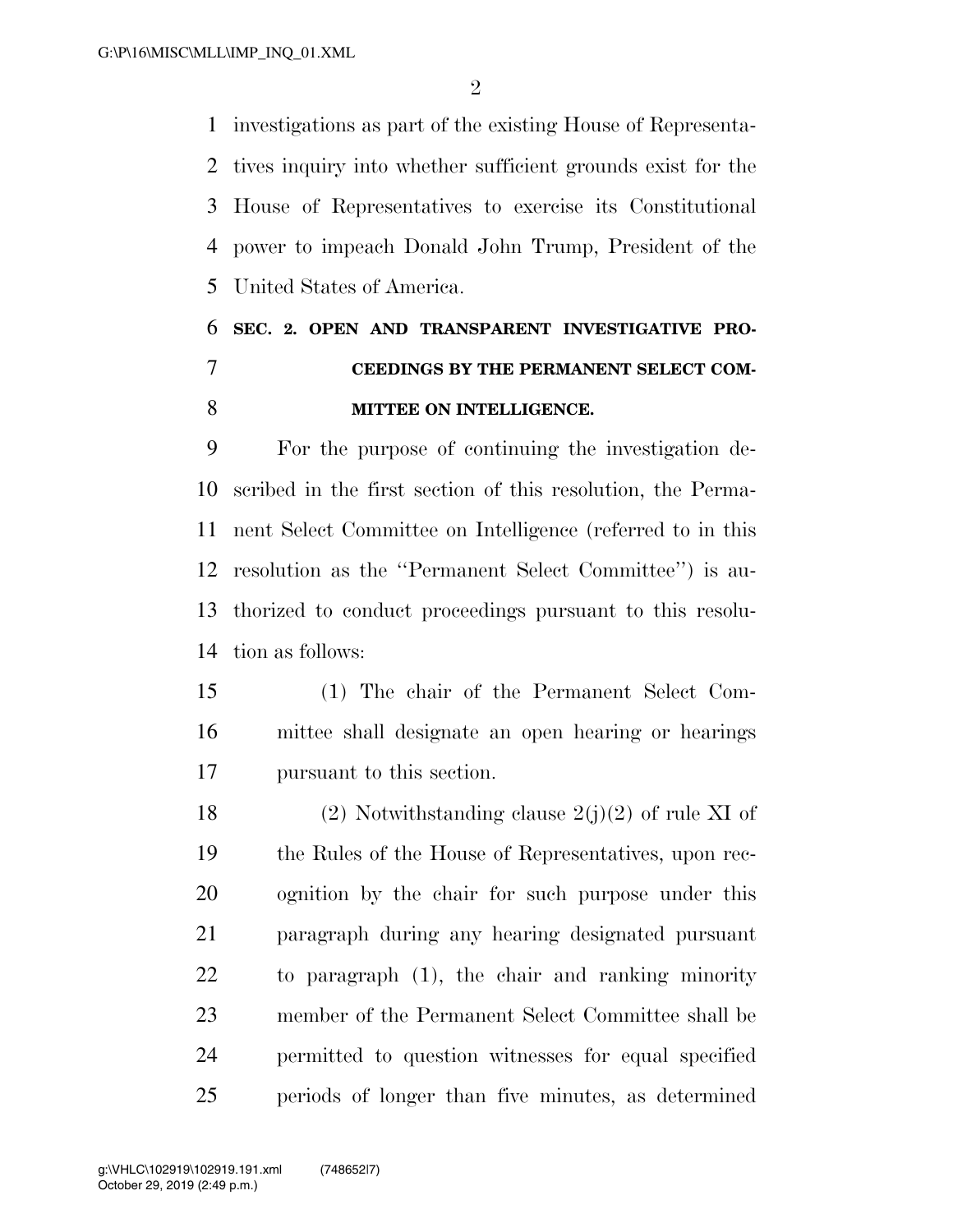by the chair. The time available for each period of questioning under this paragraph shall be equal for the chair and the ranking minority member. The chair may confer recognition for multiple periods of such questioning, but each period of questioning shall not exceed 90 minutes in the aggregate. Only the chair and ranking minority member, or a Perma- nent Select Committee employee if yielded to by the chair or ranking minority member, may question witnesses during such periods of questioning. At the conclusion of questioning pursuant to this para- graph, the committee shall proceed with questioning under the five-minute rule pursuant to clause  $2(j)(2)(A)$  of rule XI.

 (3) To allow for full evaluation of minority wit- ness requests, the ranking minority member may submit to the chair, in writing, any requests for wit- ness testimony relevant to the investigation de- scribed in the first section of this resolution within 72 hours after notice is given for the first hearing designated pursuant to paragraph (1). Any such re-22 quest shall be accompanied by a detailed written jus- tification of the relevance of the testimony of each requested witness to the investigation described in the first section of this resolution.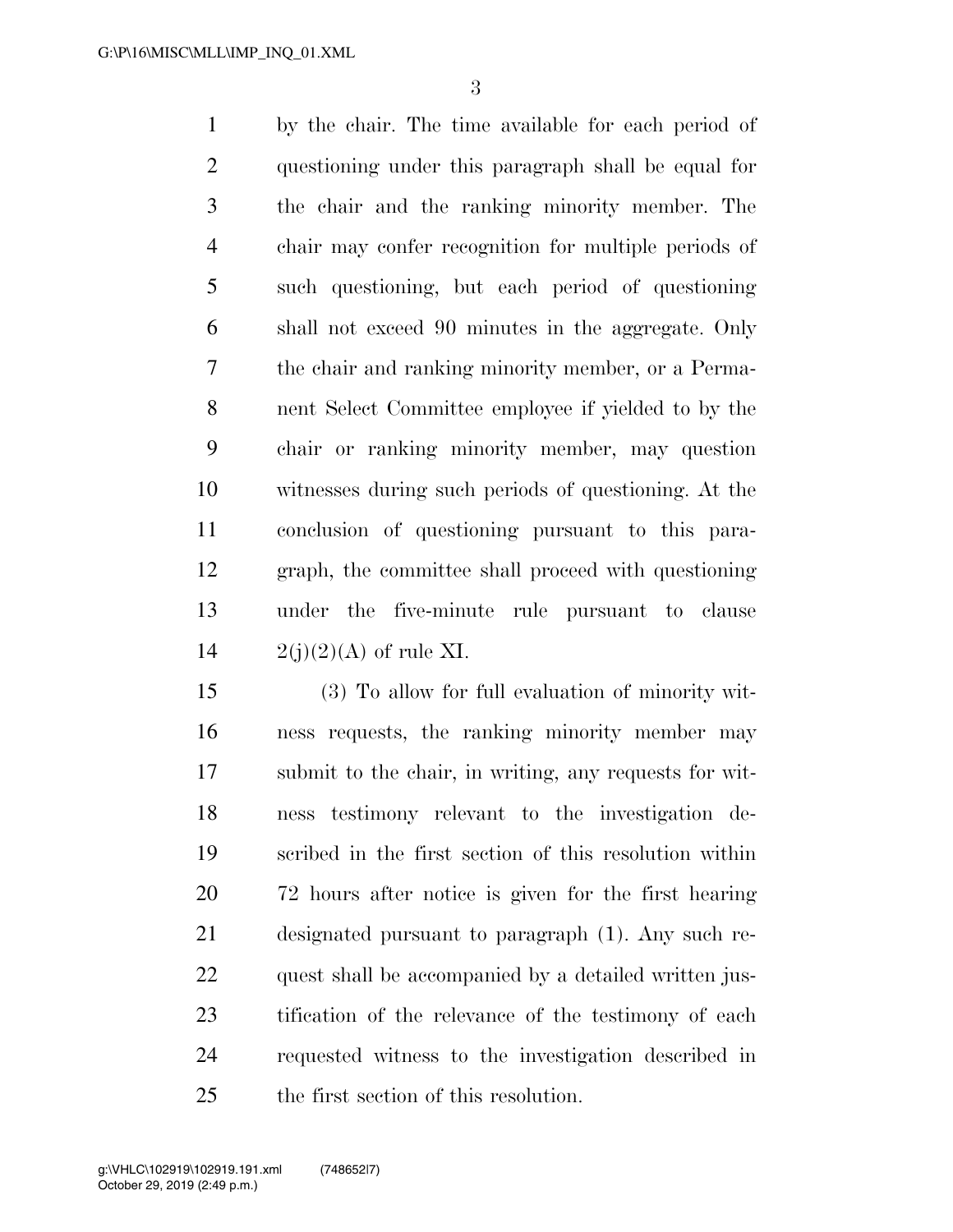| $\mathbf{1}$   | $(4)(A)$ The ranking minority member of the          |
|----------------|------------------------------------------------------|
| $\overline{2}$ | Permanent Select Committee is authorized, with the   |
| 3              | concurrence of the chair, to require, as deemed nec- |
| $\overline{4}$ | essary to the investigation—                         |
| 5              | (i) by subpoena or otherwise—                        |
| 6              | (I) the attendance and testimony                     |
| 7              | of any person (including at a taking                 |
| 8              | of a deposition); and                                |
| 9              | (II) the production of books,                        |
| 10             | records, correspondence, memoranda,                  |
| 11             | papers, and documents; and                           |
| 12             | (ii) by interrogatory, the furnishing of             |
| 13             | information.                                         |
| 14             | (B) In the case that the chair declines to con-      |
| 15             | cur in a proposed action of the ranking minority     |
| 16             | member pursuant to subparagraph $(A)$ , the ranking  |
| 17             | minority member shall have the right to refer to the |
| 18             | committee for decision the question whether such     |
| 19             | authority shall be so exercised and the chair shall  |
| 20             | convene the committee promptly to render that deci-  |
| 21             | sion, subject to the notice procedures for a com-    |
| 22             | mittee meeting under clause $2(g)(3)(A)$ and (B) of  |
| 23             |                                                      |
|                | rule XI.                                             |

ized may be signed by the ranking minority member,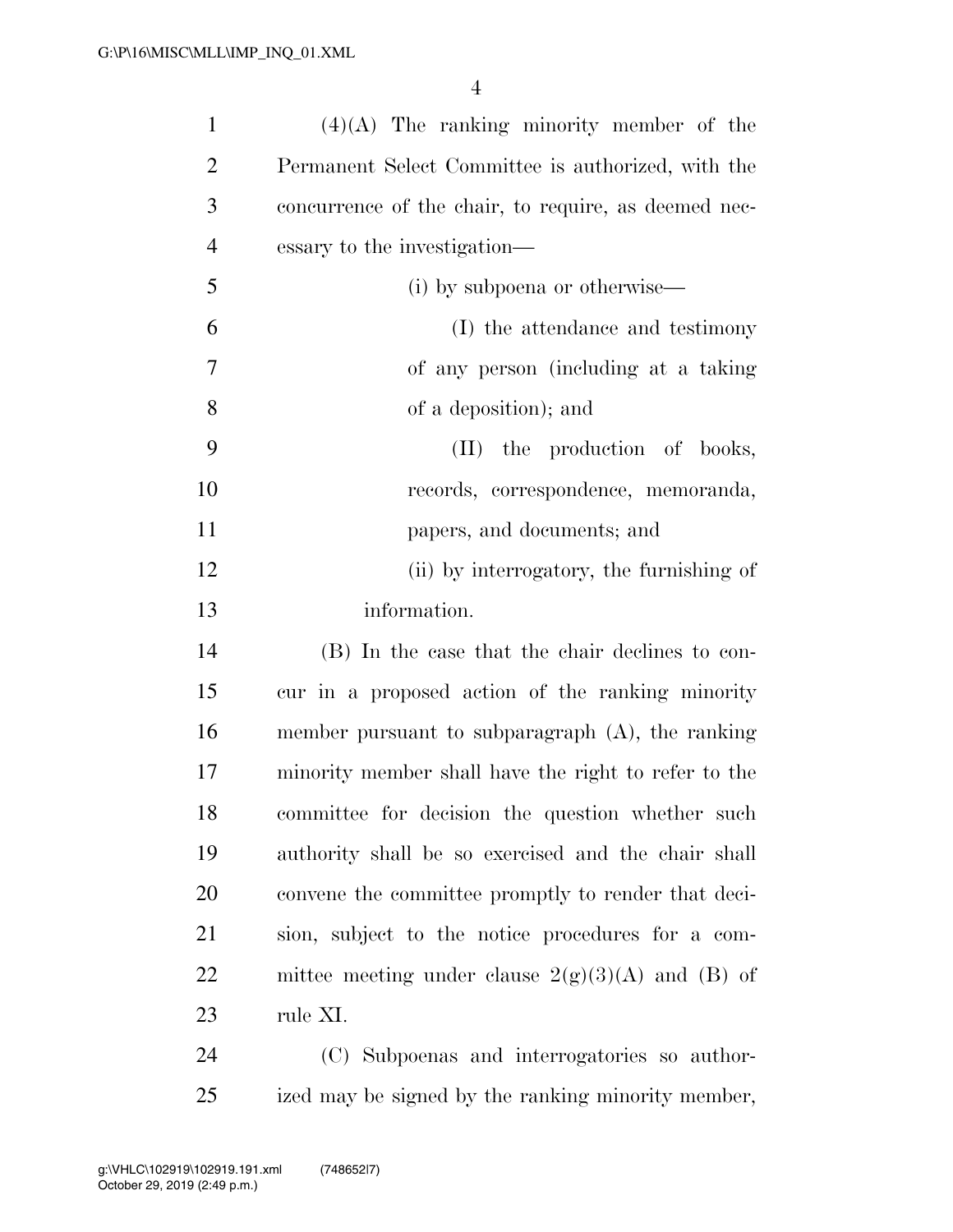and may be served by any person designated by the ranking minority member.

 (5) The chair is authorized to make publicly available in electronic form the transcripts of deposi- tions conducted by the Permanent Select Committee in furtherance of the investigation described in the first section of this resolution, with appropriate redactions for classified and other sensitive informa-tion.

 (6) The Permanent Select Committee is di- rected to issue a report setting forth its findings and any recommendations and appending any informa- tion and materials the Permanent Select Committee may deem appropriate with respect to the investiga- tion described in the first section of this resolution. The chair shall transmit such report and appendices, along with any supplemental, minority, additional, or dissenting views filed pursuant to clause 2(l) of rule XI, to the Committee on the Judiciary and make such report publicly available in electronic form, with appropriate redactions to protect classified and other sensitive information. The report required by this paragraph shall be prepared in consultation with the chairs of the Committee on Foreign Affairs and the Committee on Oversight and Reform.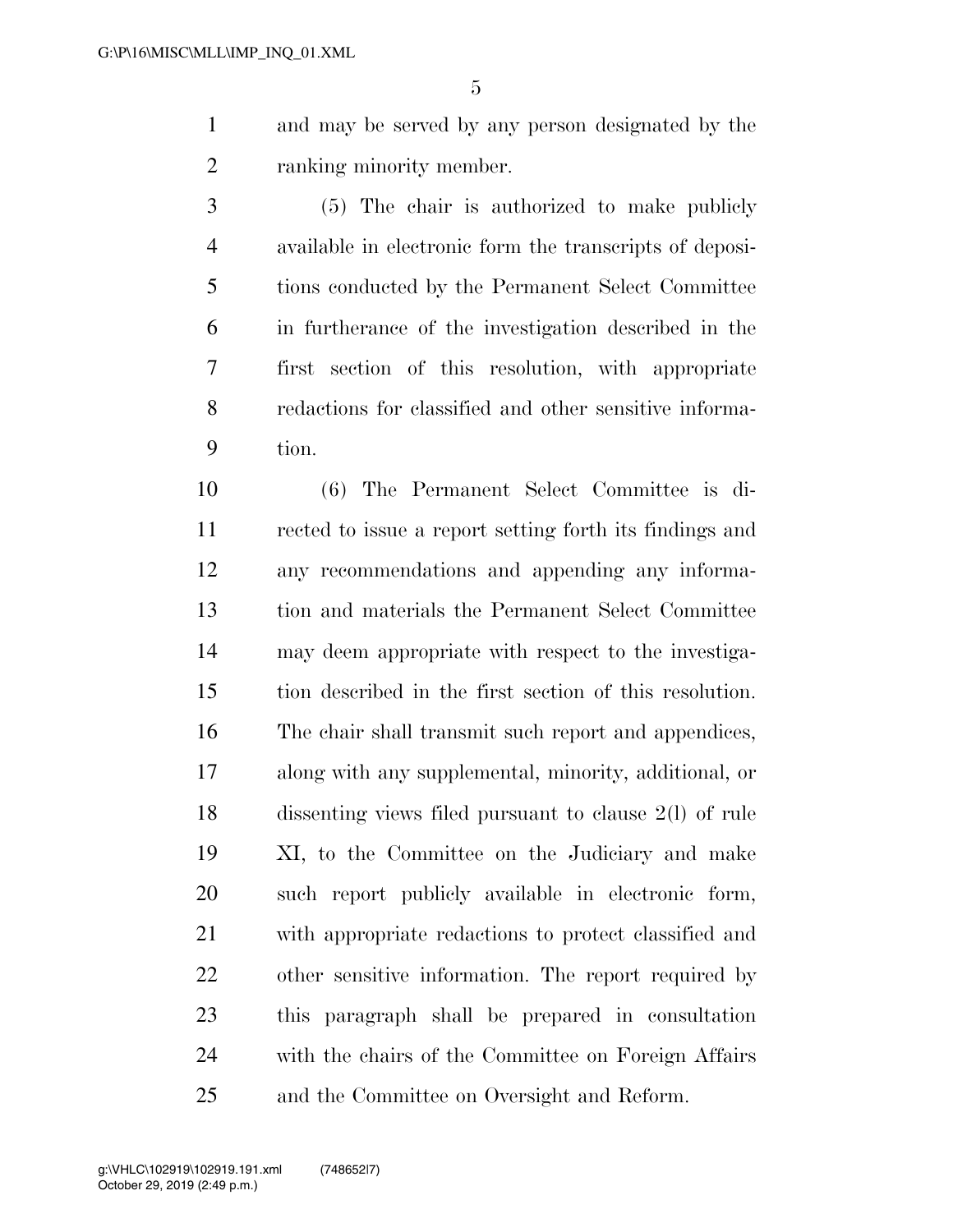## **SEC. 3. TRANSMISSION OF ADDITIONAL MATERIALS.**

 The chair of the Permanent Select Committee or the chair of any other committee having custody of records or other materials relating to the inquiry referenced in the first section of this resolution is authorized, in consulta- tion with the ranking minority member, to transfer such records or materials to the Committee on the Judiciary. **SEC. 4. IMPEACHMENT INQUIRY PROCEDURES IN THE COMMITTEE ON THE JUDICIARY.** 

 (a) The House authorizes the Committee on the Judi- ciary to conduct proceedings relating to the impeachment inquiry referenced in the first section of this resolution pursuant to the procedures submitted for printing in the Congressional Record by the chair of the Committee on Rules, including such procedures as to allow for the par-ticipation of the President and his counsel.

 (b) The Committee on the Judiciary is authorized to promulgate additional procedures as it deems necessary for the fair and efficient conduct of committee hearings held pursuant to this resolution, provided that the addi- tional procedures are not inconsistent with the procedures referenced in subsection (a), the Rules of the Committee, and the Rules of the House.

 (c)(1) The ranking minority member of the Com-mittee on the Judiciary is authorized, with the concur-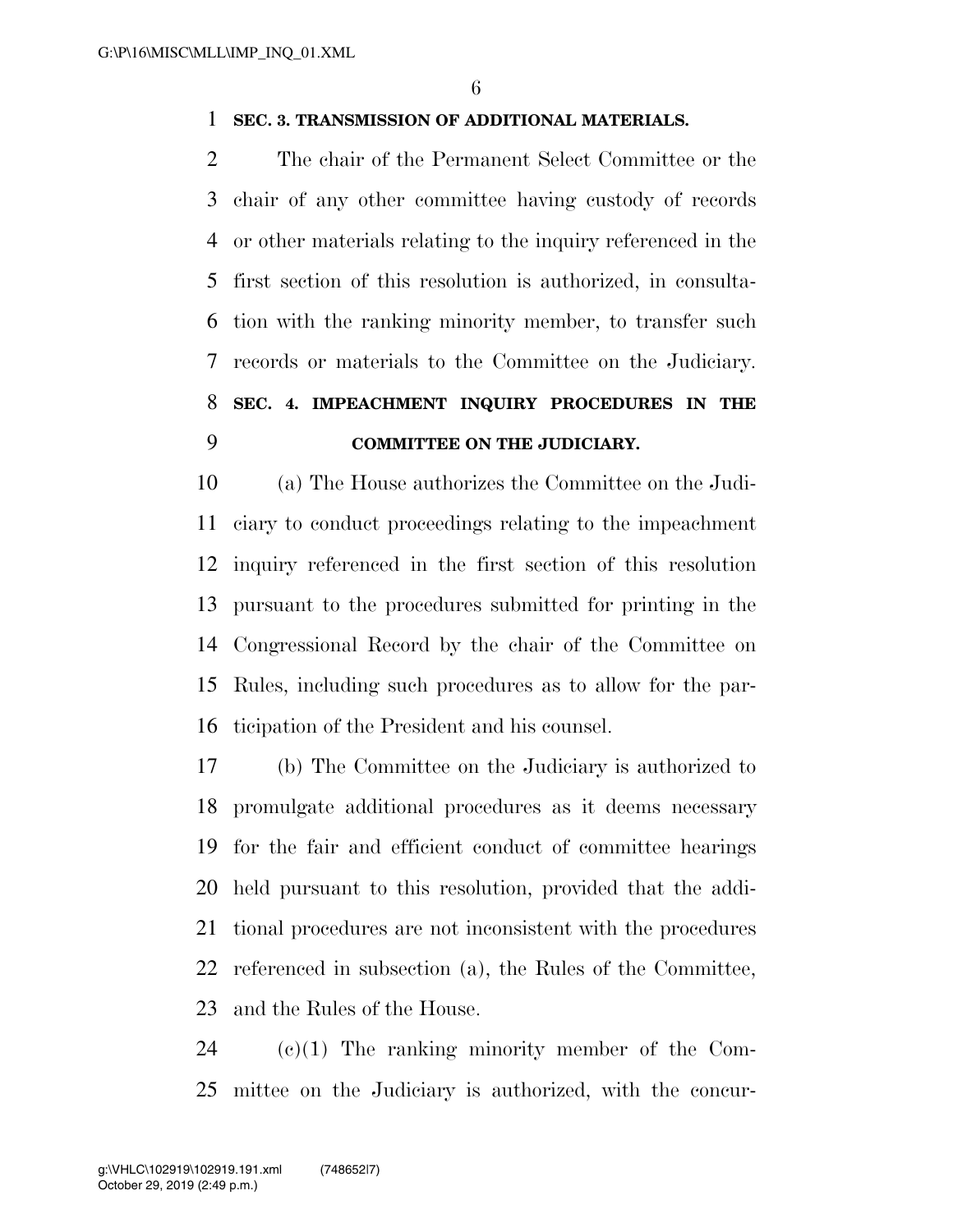rence of the chair of the Committee on the Judiciary, to require, as deemed necessary to the investigation— (A) by subpoena or otherwise— (i) the attendance and testimony of any person (including at a taking of a deposition); and (ii) the production of books, records, cor- respondence, memoranda, papers, and docu- ments; and (B) by interrogatory, the furnishing of informa- tion. (2) In the case that the chair declines to concur in a proposed action of the ranking minority member pursu- ant to paragraph (1), the ranking minority member shall have the right to refer to the committee for decision the question whether such authority shall be so exercised and the chair shall convene the committee promptly to render that decision, subject to the notice procedures for a com-19 mittee meeting under clause  $2(g)(3)(A)$  and (B) of rule XI. (3) Subpoenas and interrogatories so authorized may be signed by the ranking minority member, and may be served by any person designated by the ranking minority member.